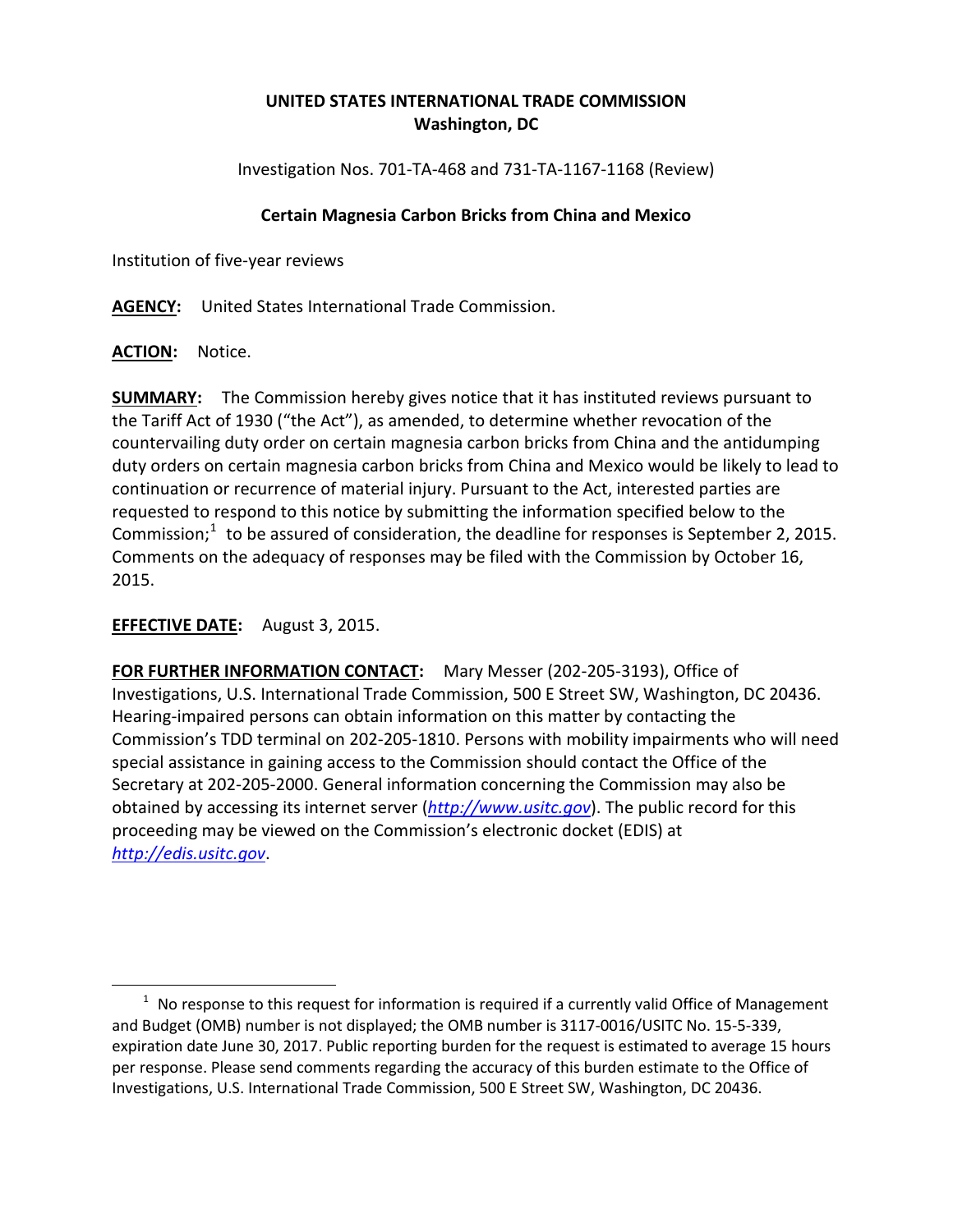#### **SUPPLEMENTARY INFORMATION:**

**Background.**--On September 20, 2010, the Department of Commerce issued antidumping duty orders on imports of certain magnesia carbon bricks from China and Mexico (75 FR 57257). On September 21, 2010, the Department of Commerce issued a countervailing duty order on imports of certain magnesia carbon bricks from China (75 FR 57442). The Commission is conducting reviews pursuant to section 751(c) of the Act, as amended (19 USC § 1675(c)), to determine whether revocation of the orders would be likely to lead to continuation or recurrence of material injury to the domestic industry within a reasonably foreseeable time. Provisions concerning the conduct of this proceeding may be found in the Commission's Rules of Practice and Procedure at 19 CFR Parts 201, Subparts A and B and 19 CFR Part 207, Subparts A and F. The Commission will assess the adequacy of interested party responses to this notice of institution to determine whether to conduct full or expedited reviews. The Commission's determinations in any expedited reviews will be based on the facts available, which may include information provided in response to this notice.

**Definitions.**--The following definitions apply to these reviews:

- (1) *Subject Merchandise* is the class or kind of merchandise that is within the scope of the five-year reviews, as defined by the Department of Commerce.
- (2) The *Subject Countries* in these reviews are China and Mexico.
- (3) The *Domestic Like Product* is the domestically produced product or products which are like, or in the absence of like, most similar in characteristics and uses with, the *Subject Merchandise*. In its original determinations, the Commission defined a single *Domestic Like Product* consisting of magnesia carbon bricks that are within Commerce's scope.
- (4) The *Domestic Industry* is the U.S. producers as a whole of the *Domestic Like Product*, or those producers whose collective output of the *Domestic Like Product* constitutes a major proportion of the total domestic production of the product. In its original determinations, the Commission defined the *Domestic Industry* as all producers of magnesia carbon bricks.
- (5) The *Order Date* is the date that the orders under review became effective. In the reviews of the antidumping duty orders concerning imports of magnesia carbon bricks from China and Mexico, the *Order Date* is September 20, 2010. In the review of the countervailing duty order concerning imports of magnesia carbon bricks from China, the *Order Date* is September 21, 2010.
- (6) An *Importer* is any person or firm engaged, either directly or through a parent company or subsidiary, in importing the *Subject Merchandise* into the United States from a foreign manufacturer or through its selling agent.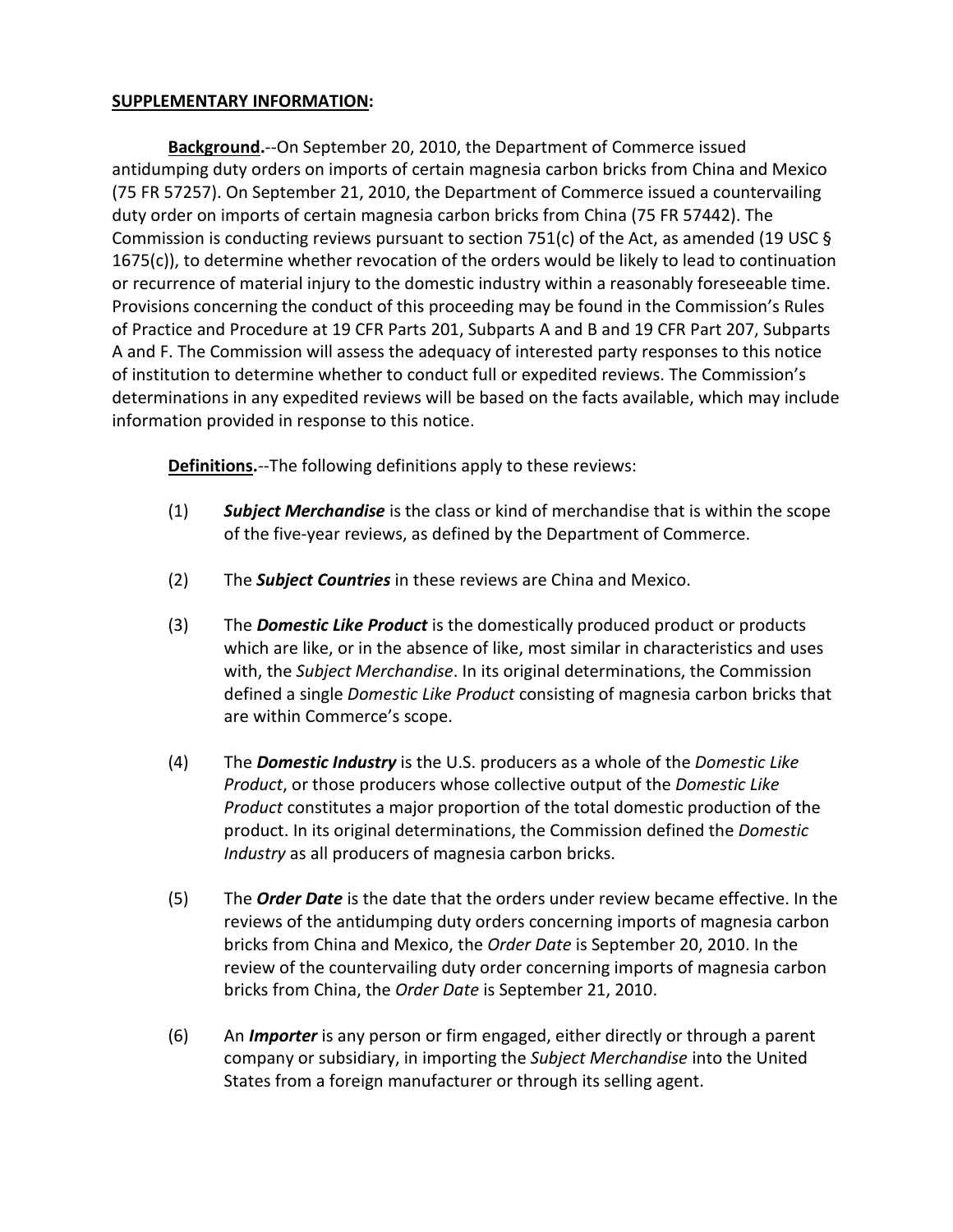**Participation in the proceeding and public service list.**--Persons, including industrial users of the *Subject Merchandise* and, if the merchandise is sold at the retail level, representative consumer organizations, wishing to participate in the proceeding as parties must file an entry of appearance with the Secretary to the Commission, as provided in section 201.11(b)(4) of the Commission's rules, no later than 21 days after publication of this notice in the *Federal Register*. The Secretary will maintain a public service list containing the names and addresses of all persons, or their representatives, who are parties to the proceeding.

Former Commission employees who are seeking to appear in Commission five-year reviews are advised that they may appear in a review even if they participated personally and substantially in the corresponding underlying original investigation or an earlier review of the same underlying investigation. The Commission's designated agency ethics official has advised that a five-year review is not the same particular matter as the underlying original investigation, and a five-year review is not the same particular matter as an earlier review of the same underlying investigation for purposes of 18 U.S.C. § 207, the post employment statute for Federal employees, and Commission rule 201.15(b) (19 CFR § 201.15(b)), 79 FR 3246 (Jan. 17, 2014), 73 FR 24609 (May 5, 2008). Consequently, former employees are not required to seek Commission approval to appear in a review under Commission rule 19 CFR § 201.15, even if the corresponding underlying original investigation or an earlier review of the same underlying investigation was pending when they were Commission employees. For further ethics advice on this matter, contact Carol McCue Verratti, Deputy Agency Ethics Official, at 202-205-3088.

**Limited disclosure of business proprietary information (BPI) under an administrative protective order (APO) and APO service list.**--Pursuant to section 207.7(a) of the Commission's rules, the Secretary will make BPI submitted in this proceeding available to authorized applicants under the APO issued in the proceeding, provided that the application is made no later than 21 days after publication of this notice in the *Federal Register*. Authorized applicants must represent interested parties, as defined in 19 U.S.C. § 1677(9), who are parties to the proceeding. A separate service list will be maintained by the Secretary for those parties authorized to receive BPI under the APO.

**Certification.**--Pursuant to section 207.3 of the Commission's rules, any person submitting information to the Commission in connection with this proceeding must certify that the information is accurate and complete to the best of the submitter's knowledge. In making the certification, the submitter will be deemed to consent, unless otherwise specified, for the Commission, its employees, and contract personnel to use the information provided in any other reviews or investigations of the same or comparable products which the Commission conducts under Title VII of the Act, or in internal audits and investigations relating to the programs and operations of the Commission pursuant to 5 U.S.C. Appendix 3.

**Written submissions.**--Pursuant to section 207.61 of the Commission's rules, each interested party response to this notice must provide the information specified below. The deadline for filing such responses is September 2, 2015. Pursuant to section 207.62(b) of the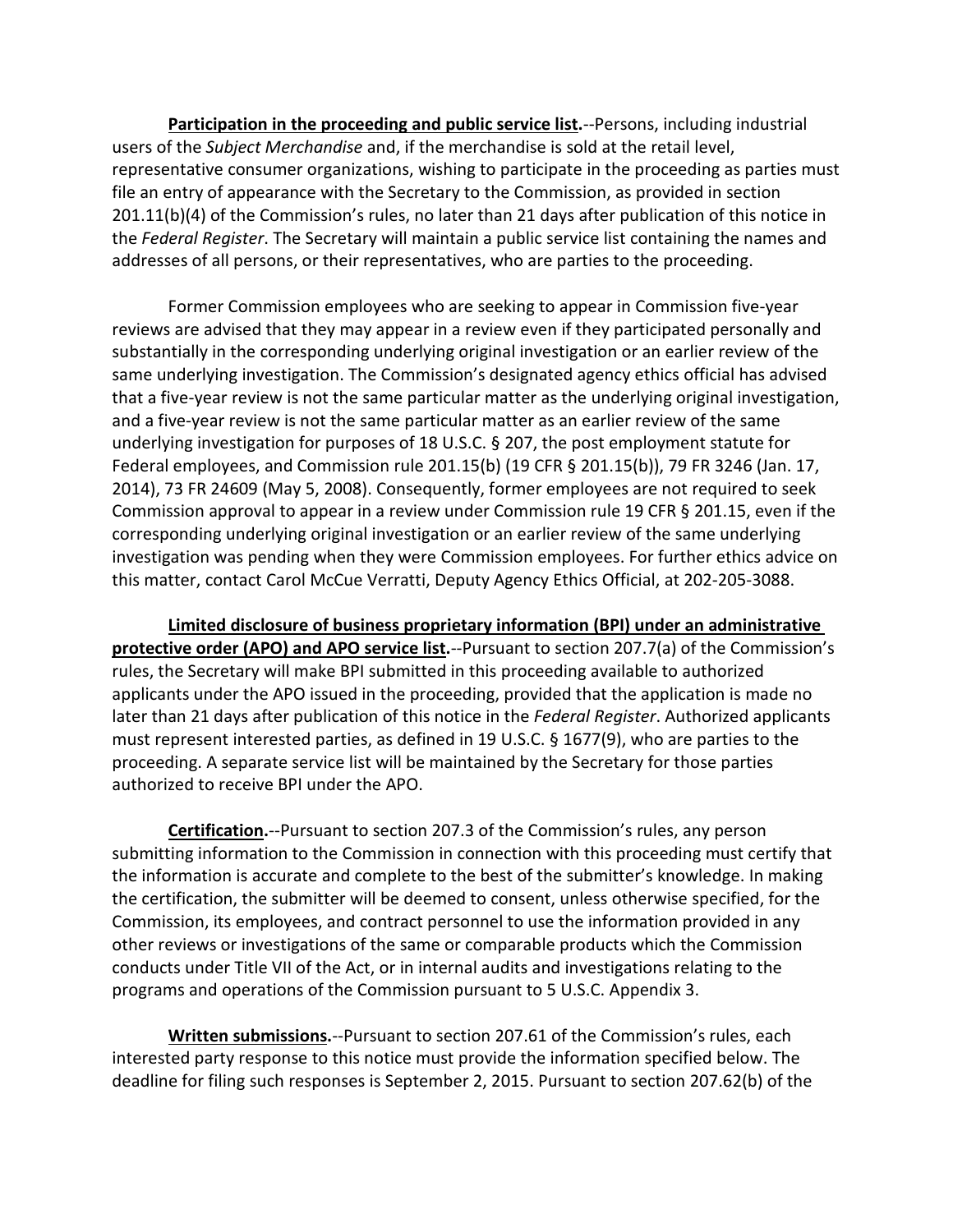Commission's rules, eligible parties (as specified in Commission rule 207.62(b)(1)) may also file comments concerning the adequacy of responses to the notice of institution and whether the Commission should conduct expedited or full reviews. The deadline for filing such comments is October 16, 2015. All written submissions must conform with the provisions of sections 201.8 and 207.3 of the Commission's rules and any submissions that contain BPI must also conform with the requirements of sections 201.6 and 207.7 of the Commission's rules. Please be aware that the Commission's rules with respect to filing have changed. The most recent amendments took effect on July 25, 2014. *See* 79 FR 35920 (June 25, 2014), and the revised Commission Handbook on E-filing, available from the Commission's website at *http://edis.usitc.gov*. Also, in accordance with sections 201.16(c) and 207.3 of the Commission's rules, each document filed by a party to the proceeding must be served on all other parties to the proceeding (as identified by either the public or APO service list as appropriate), and a certificate of service must accompany the document (if you are not a party to the proceeding you do not need to serve your response).

**Inability to provide requested information.**--Pursuant to section 207.61(c) of the Commission's rules, any interested party that cannot furnish the information requested by this notice in the requested form and manner shall notify the Commission at the earliest possible time, provide a full explanation of why it cannot provide the requested information, and indicate alternative forms in which it can provide equivalent information. If an interested party does not provide this notification (or the Commission finds the explanation provided in the notification inadequate) and fails to provide a complete response to this notice, the Commission may take an adverse inference against the party pursuant to section 776(b) of the Act (19 U.S.C. § 1677e(b)) in making its determinations in the reviews.

**INFORMATION TO BE PROVIDED IN RESPONSE TO THIS NOTICE OF INSTITUTION:** If you are a domestic producer, union/worker group, or trade/business association; import/export *Subject Merchandise* from more than one *Subject Country*; or produce *Subject Merchandise* in more than one *Subject Country*, you may file a single response. If you do so, please ensure that your response to each question includes the information requested for each pertinent *Subject Country.* As used below, the term "firm" includes any related firms.

- (1) The name and address of your firm or entity (including World Wide Web address) and name, telephone number, fax number, and E-mail address of the certifying official.
- (2) A statement indicating whether your firm/entity is a U.S. producer of the *Domestic Like Product*, a U.S. union or worker group, a U.S. importer of the *Subject Merchandise*, a foreign producer or exporter of the *Subject Merchandise*, a U.S. or foreign trade or business association, or another interested party (including an explanation). If you are a union/worker group or trade/business association, identify the firms in which your workers are employed or which are members of your association.
- (3) A statement indicating whether your firm/entity is willing to participate in this proceeding by providing information requested by the Commission.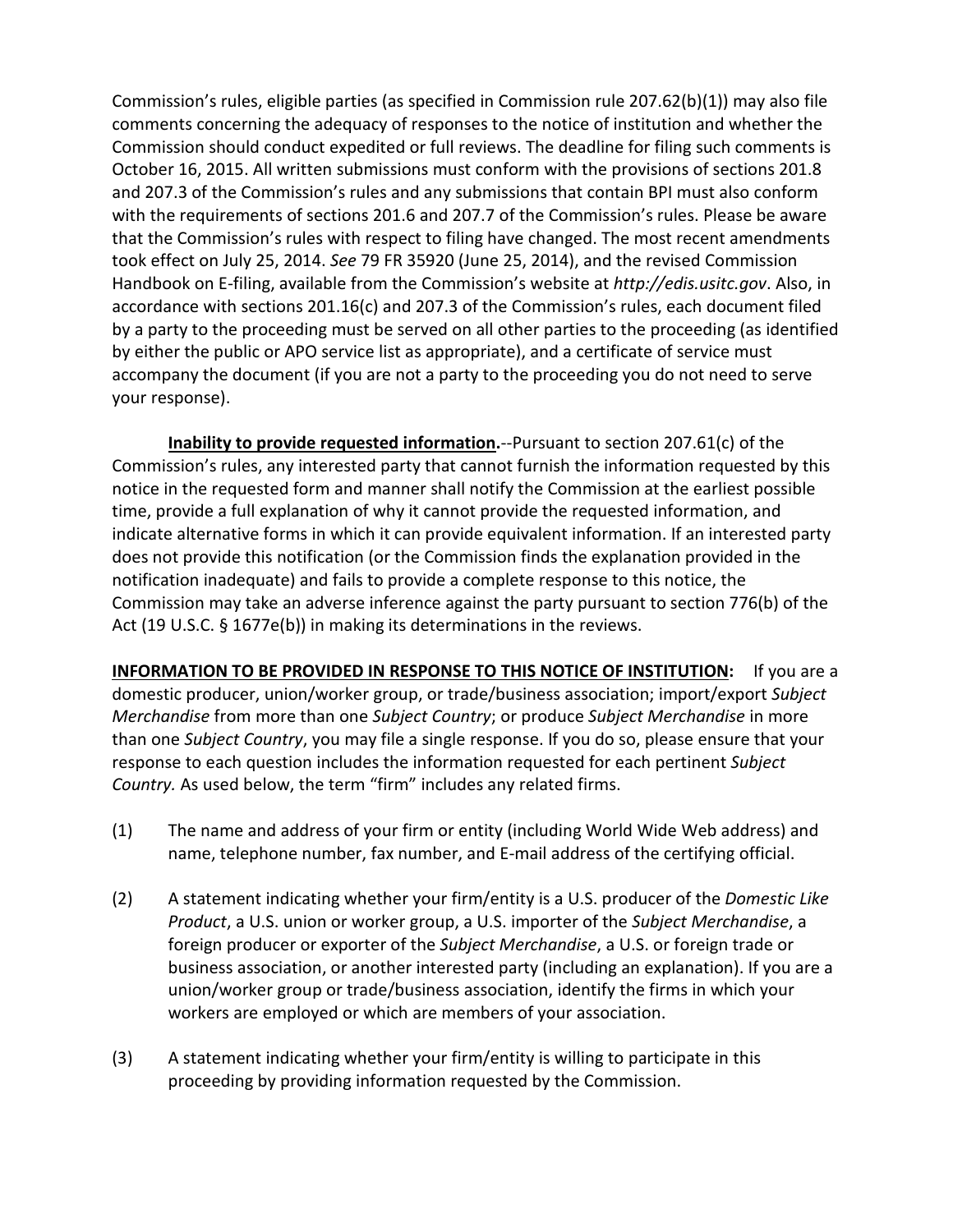- (4) A statement of the likely effects of the revocation of the antidumping and countervailing duty orders on the *Domestic Industry* in general and/or your firm/entity specifically. In your response, please discuss the various factors specified in section 752(a) of the Act (19 U.S.C. § 1675a(a)) including the likely volume of subject imports, likely price effects of subject imports, and likely impact of imports of *Subject Merchandise* on the *Domestic Industry*.
- (5) A list of all known and currently operating U.S. producers of the *Domestic Like Product*. Identify any known related parties and the nature of the relationship as defined in section 771(4)(B) of the Act (19 U.S.C. § 1677(4)(B)).
- (6) A list of all known and currently operating U.S. importers of the *Subject Merchandise* and producers of the *Subject Merchandise* in each *Subject Country* that currently export or have exported *Subject Merchandise* to the United States or other countries since the *Order Date*.
- (7) A list of 3-5 leading purchasers in the U.S. market for the *Domestic Like Product* and the *Subject Merchandise* (including street address, World Wide Web address, and the name, telephone number, fax number, and E-mail address of a responsible official at each firm).
- (8) A list of known sources of information on national or regional prices for the *Domestic Like Product* or the *Subject Merchandise* in the U.S. or other markets.
- (9) If you are a U.S. producer of the *Domestic Like Product*, provide the following information on your firm's operations on that product during calendar year 2014, except as noted (report quantity data in short tons and value data in U.S. dollars, f.o.b. plant). If you are a union/worker group or trade/business association, provide the information, on an aggregate basis, for the firms in which your workers are employed/which are members of your association.
	- (a) Production (quantity) and, if known, an estimate of the percentage of total U.S. production of the *Domestic Like Product* accounted for by your firm's(s') production;
	- (b) Capacity (quantity) of your firm to produce the *Domestic Like Product* (i.e., the level of production that your establishment(s) could reasonably have expected to attain during the year, assuming normal operating conditions (using equipment and machinery in place and ready to operate), normal operating levels (hours per week/weeks per year), time for downtime, maintenance, repair, and cleanup, and a typical or representative product mix);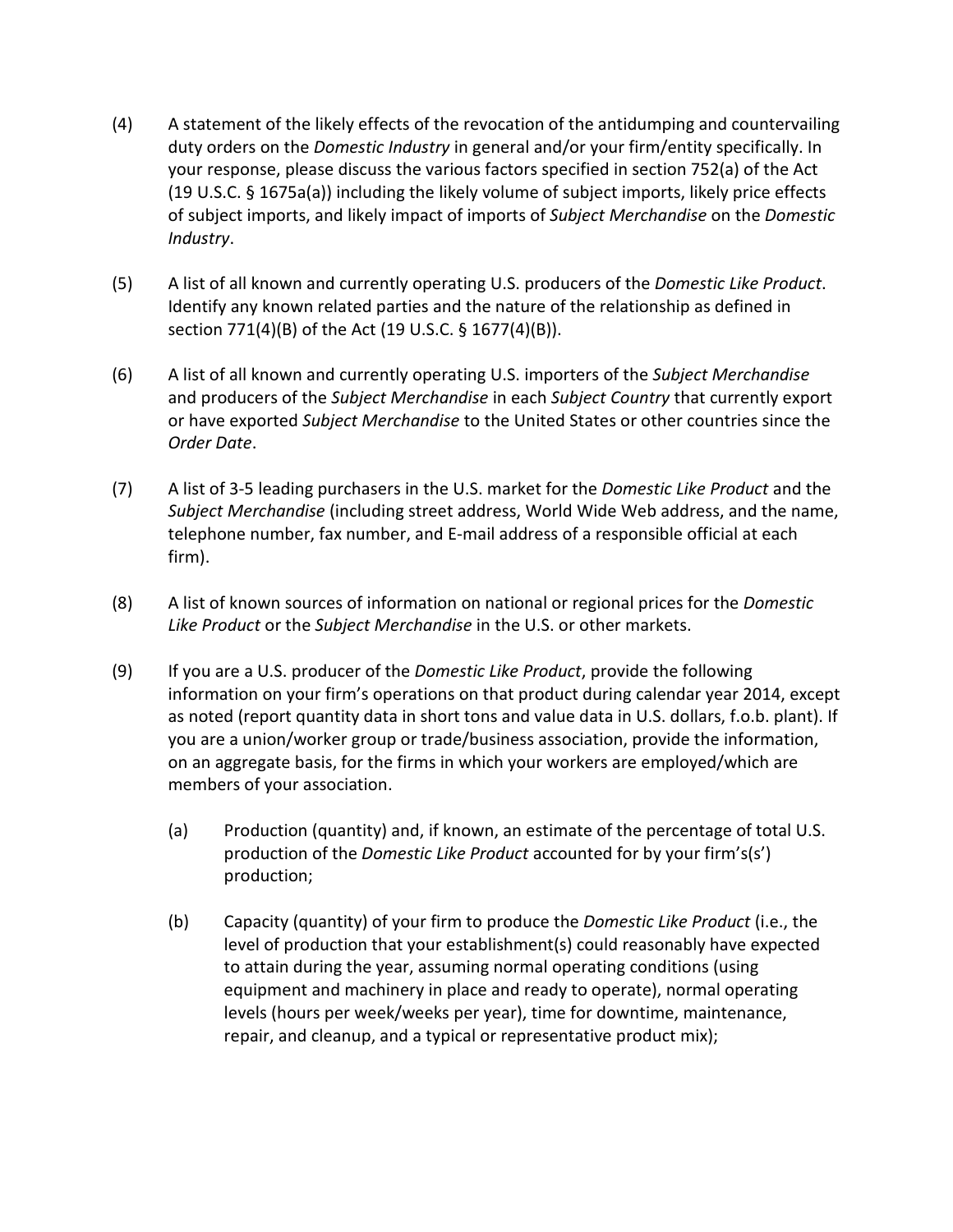- (c) the quantity and value of U.S. commercial shipments of the *Domestic Like Product* produced in your U.S. plant(s);
- (d) the quantity and value of U.S. internal consumption/company transfers of the *Domestic Like Product* produced in your U.S. plant(s); and
- (e) the value of (i) net sales, (ii) cost of goods sold (COGS), (iii) gross profit, (iv) selling, general and administrative (SG&A) expenses, and (v) operating income of the *Domestic Like Product* produced in your U.S. plant(s) (include both U.S. and export commercial sales, internal consumption, and company transfers) for your most recently completed fiscal year (identify the date on which your fiscal year ends).
- (10) If you are a U.S. importer or a trade/business association of U.S. importers of the *Subject Merchandise* from any *Subject Country*, provide the following information on your firm's(s') operations on that product during calendar year 2014 (report quantity data in short tons and value data in U.S. dollars). If you are a trade/business association, provide the information, on an aggregate basis, for the firms which are members of your association.
	- (a) The quantity and value (landed, duty-paid but not including antidumping or countervailing duties) of U.S. imports and, if known, an estimate of the percentage of total U.S. imports of *Subject Merchandise* from each *Subject Country* accounted for by your firm's(s') imports;
	- (b) the quantity and value (f.o.b. U.S. port, including antidumping and/or countervailing duties) of U.S. commercial shipments of *Subject Merchandise* imported from each *Subject Country*; and
	- (c) the quantity and value (f.o.b. U.S. port, including antidumping and/or countervailing duties) of U.S. internal consumption/company transfers of *Subject Merchandise* imported from each *Subject Country*.
- (11) If you are a producer, an exporter, or a trade/business association of producers or exporters of the *Subject Merchandise* in any *Subject Country*, provide the following information on your firm's(s') operations on that product during calendar year 2014 (report quantity data in short tons and value data in U.S. dollars, landed and duty-paid at the U.S. port but not including antidumping or countervailing duties). If you are a trade/business association, provide the information, on an aggregate basis, for the firms which are members of your association.
	- (a) Production (quantity) and, if known, an estimate of the percentage of total production of *Subject Merchandise* in each *Subject Country* accounted for by your firm's(s') production;